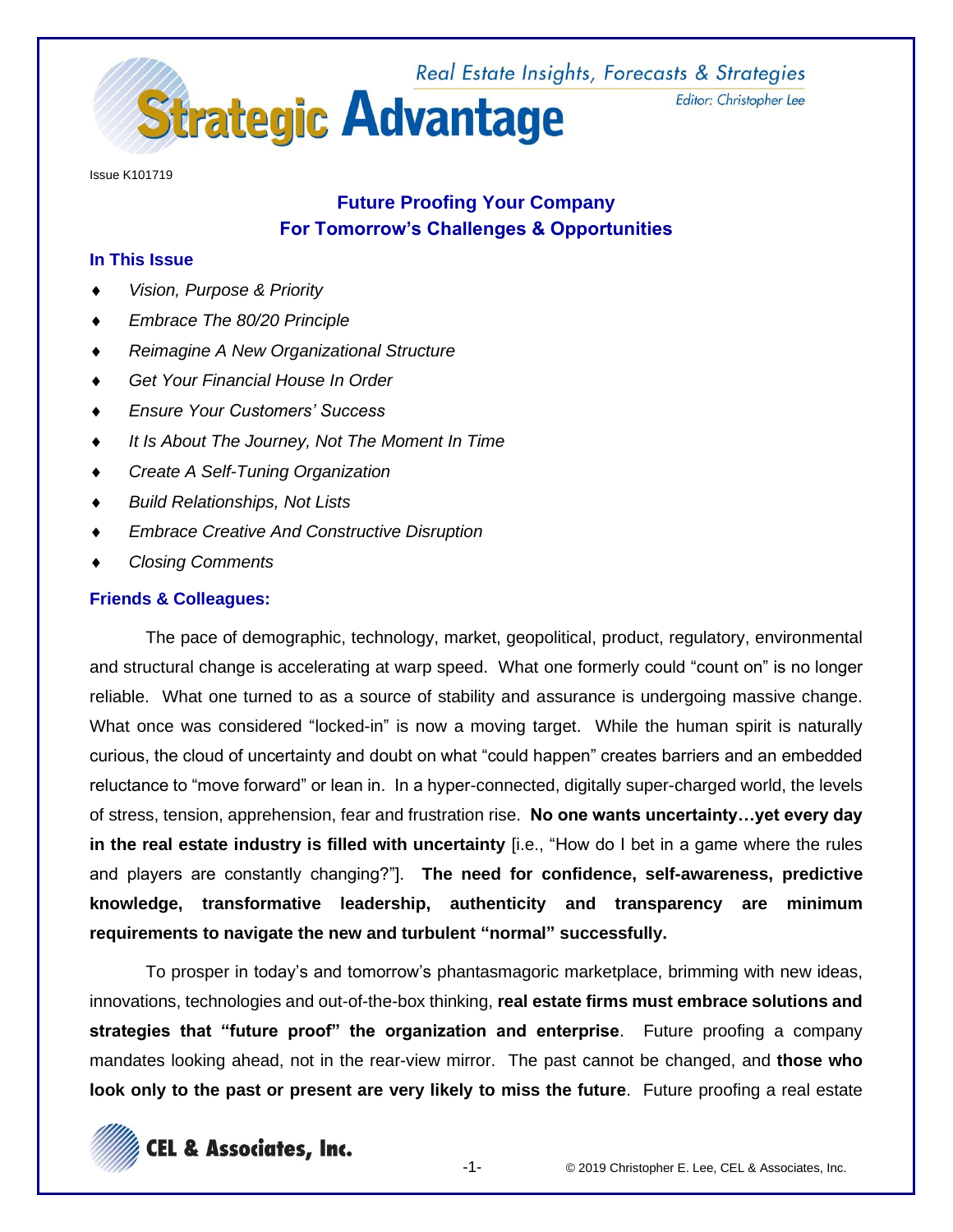company is more a change of mind and attitude plus a curiosity to discover the many opportunities that await. Remember that many well-traveled roads may lead nowhere. Your company should consider blazing a new trail. The French poet Paul Valery wrote, **"The future, like everything else, is not what it used to be."** Now, more than ever, is the time to "future proof" your company.

In this issue of Strategic Advantage, we examine and highlight the nine strategic actions necessary to future proof your company.

# **Vision, Purpose & Priority**

"If you don't know where you are going, any road will get you there." **The foundation of future proofing is having a clear vision of what you [the organization] are seeking to accomplish/achieve over a finite period of time [say, three to seven years].** However, to create a viable vision requires answering these questions: [1] Why does the company exist? [2] Who is and/or should be your customer…what are their needs and expectations? [3] What current and emerging trends and disrupters that will impact [positively and negatively] and [re]shape current and future opportunities? [4] What is the company's purpose, what is the company's strategic/competitive advantage and what does the company stand for? and [5] What are your core values/principles, and how do they shape your vision?

**Remarkably, many real estate companies have no clue where they are going or why they continue to do today what they did yesterday**. Far too many real estate firms do not integrate or have not welcomed the best practice concepts of: embracing transparency; adopting the "multiplier effect;" aligning *all* Stakeholders to a shared goal; implementing principle-based operating

systems/practices; and deploying operating standards of excellence. The approach in Vision, Purpose & Priority involves exploring fundamentals such as: why we are in the business, what value do we bring to the business, how we are positioned to achieve a competitive advantage, and if the organization is working for a higher cause. **Clarity of vision combined with clarity of purpose and priority will result in improved performance and assure longterm relevance and success**. Another great way to future proof your organization via "Vision, Purpose & Focus" is to embrace Socratic Ignorance…which means that "the





**CEL & Associates, Inc.**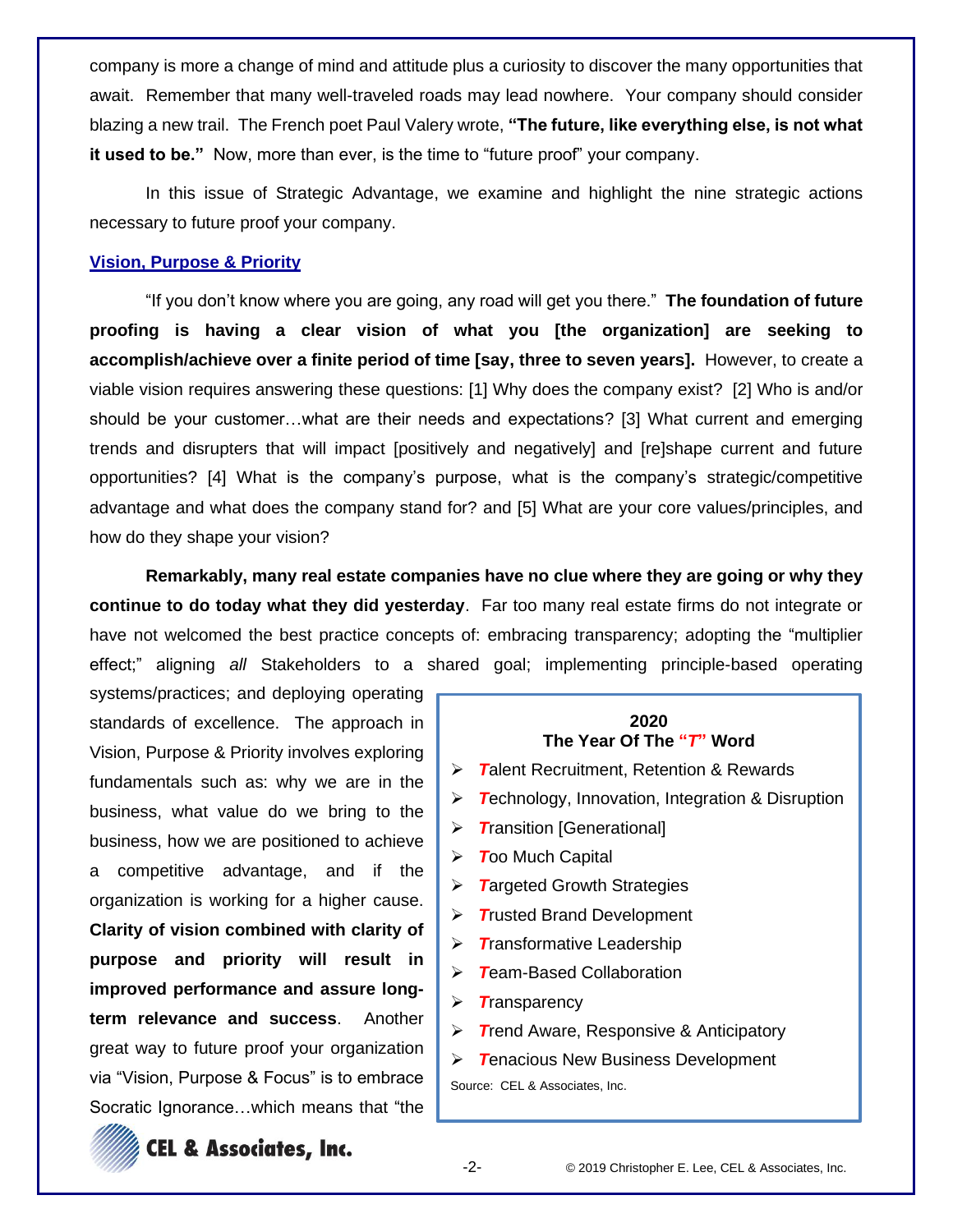only thing I know is that I know nothing." Only by asking the "why" question repeatedly when shaping your Vision, Purpose & Focus will get you to the "real" answer quickly. Gary Keller's book, *The One Thing*, is an adaption of Socratic Ignorance. By linking questions with *The One Thing,* a company can find its purposeful direction. For example, if your "one" passion is creating great buildings, then you need to develop "one" great set of skills around development. That means you must surround yourself with great talent to execute "one" project successfully to create and strengthen "one" great brand, which attracts capital and

# **Growth Strategies**

### *Look Beyond To:*

- $\triangleright$  Compatible industries.
- ➢ Strategic groupings of "potentials."
- $\triangleright$  The value chain of customers.
- ➢ Completely different product/service offerings.
- $\triangleright$  Functional and emotional appeal opportunities.
- $\triangleright$  Complimentary offerings.
- $\triangleright$  Customer segmentation.
- $\triangleright$  Customization and personalization.
- ➢ Adjacencies.
- $\triangleright$  The value propositions.
- Source: CEL & Associates, Inc.

makes your firm the number "one" choice for investors, which will...you get the picture. **Setting a clear Vision, Purpose and Priority is the foundation of future proofing your company. Knowing where you are going and what you are trying to achieve provides the clarity required to make the right decisions.** What is your North Star?

#### **Embrace The 80/20 Principle**

It is very likely that 20% of your clients/investors account for 80% of your profits, 20% of your talent is producing 80% of the results, and 20% of your investments generally account for 80% of your returns. Therefore…it is clear that 20% of your decisions account for 80% of your success. Obviously, these percentages may not be the exact figures for your company, but **the simple truth behind these numbers is that success is often confined to the 20%, and time spent is often overly weighted to the 80%.** Knowing when and how to get involved to assure the 20% is critical, but the goal should be to dramatically strengthen the talent, systems and business practices that comprise the 80%. In a 500-person real estate company, for example, future proofing would mandate that you take the 20% [the 100 top leaders and performers] and increase that to, say, 150 or 200. Empowering others, removing barriers to success, eliminating redundancy and upgrading talent are some of the essential key strategies to deploy.

**Remember that you should [or very likely can] eliminate up to 80% of unnecessary paperwork, duplicative systems/processes and outdated policies and procedures.** As much as 80% of the time spent on scheduled, impromptu, "urgent" and legacy meetings should be eliminated. Up to 80% of the "number of touches" for a form, contract, agreement or lease can be eliminated through

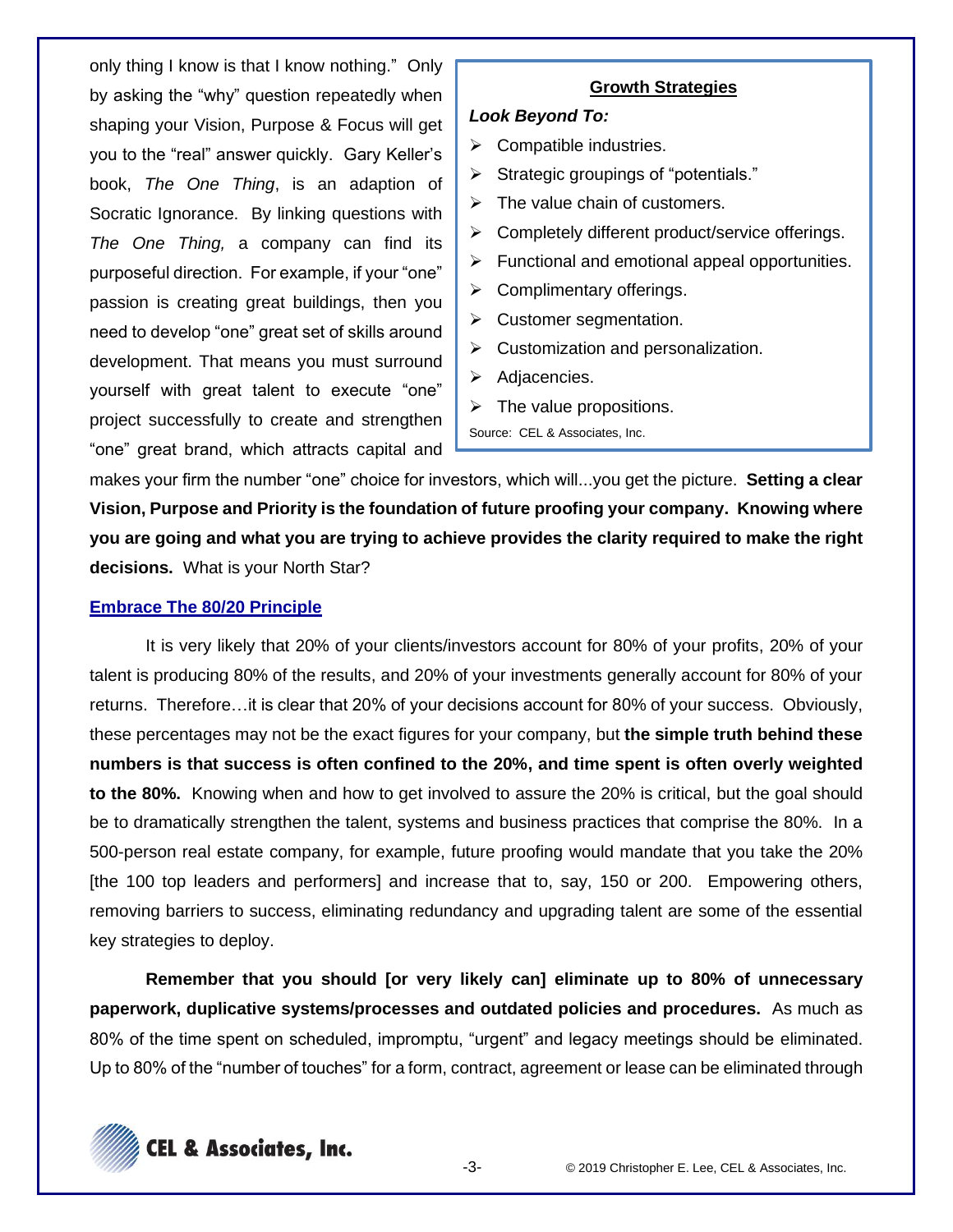automation, bundling, reducing the number of those who "must" touch and revising business practices and processes.

**Did you know that around 80% of the "hires that did not work out" could have been reduced** by using hiring teams, proper testing/screening and core competency hiring practices? In Property Management, many leaders believe that 80% of the internal communications needed to inform, educate and share information should have occurred *before* a meeting. Construction leaders believe only 20% of their time is spent creating value, while 80% of their time is spent protecting value. IT spends 80% of their time "fixing" problems that could or should have been prevented/eliminated. Financial Analysts

# **The Comments of Change Killers**

- $\triangleright$  "We can't afford this," or, "It isn't in the budget."
- ➢ "We're too busy to make these changes."
- $\triangleright$  "Can you guarantee this will work?"
- ➢ "None of our competitors are doing this."
- $\triangleright$  "Let's form a committee to evaluate this."
- $\triangleright$  "Why change what we have done for years?"
- $\triangleright$  "I am all for change, but . . . "
- $\triangleright$  "We can solve this internally."
- $\triangleright$  "Let's discuss this later."
- $\triangleright$  "I'm not convinced we need to change."

Source: CEL & Associates, Inc.

complain that 80% of their time is spent "reinventing the wheel" and only 20% on identifying value opportunities. Acquisitions personnel build a pipeline, knowing that 80% will be eliminated/rejected so

|   | <b>Generational Career Goals</b> |                                                     | <b>Differing Views Regarding Teamwork</b> |                     |                                                                 |
|---|----------------------------------|-----------------------------------------------------|-------------------------------------------|---------------------|-----------------------------------------------------------------|
| × | <b>Baby Boomers</b>              | Build a stellar career.                             | ×                                         | <b>Baby Boomers</b> | What's in it for me?                                            |
| ъ | Gen X                            | Build a portable career.                            | ъ                                         | Gen X               | Great way to meet potential<br>partners.                        |
|   | <b>Millennials</b>               | Build parallel careers.                             | ъ                                         | <b>Millennials</b>  | That's all they know.                                           |
|   | Gen Z                            | Build career options.                               | ъ                                         | Gen Z               | Survival insurance.                                             |
|   |                                  |                                                     |                                           |                     |                                                                 |
|   |                                  | Differing Views Of Work                             | Differing Views Of Work Schedule          |                     |                                                                 |
| × | <b>Baby Boomers</b>              | Job advancement & fulfillment.                      | ×                                         | <b>Baby Boomers</b> | Career hourswhatever it takes.                                  |
| ъ | <b>Generation X</b>              | Financial security.                                 | ъ                                         | Gen X               | Flexible hoursbut let's get it done<br>the quickest way.        |
| ъ | <b>Millennials</b>               | Career security.                                    |                                           | <b>Millennials</b>  | Meaningful hourswork to<br>deadlines and goalsnot<br>schedules. |
| s | Gen Z                            | Personal security.                                  | ъ                                         | Gen Z               | Valued hoursfor company and<br>community.                       |
|   |                                  |                                                     |                                           |                     |                                                                 |
|   |                                  | <b>Differing Career Paths</b>                       |                                           |                     | <b>Differing Views Of Rewards</b>                               |
| × | <b>Baby Boomers</b>              | Spend time getting skills.                          | ×                                         | <b>Baby Boomers</b> | Money, title and the corner<br>officecareer advancement.        |
| ъ | Gen X                            | Desires instant promotions and<br>responsibilities. | ъ                                         | Gen X               | Work gives me the money for<br>freedomtime off.                 |
| ъ | <b>Millennials</b>               | Seeks rewarding experience to<br>grow.              |                                           | <b>Millennials</b>  | Work has meaningbut need public<br>praise.                      |
| ► | Gen Z                            | Full-time personal brand managers.                  | ×                                         | Gen Z               | Money less important than<br>personal/professional stability.   |
|   |                                  |                                                     |                                           |                     |                                                                 |
|   |                                  | <b>Differing Views Of Senior Management</b>         |                                           |                     | Differing Views Regarding Compensation                          |
| × | <b>Baby Boomers</b>              | Relationship-based.                                 | ×                                         | <b>Baby Boomers</b> | I want to get recognized.                                       |
| ъ | Gen X                            | Mistrust                                            | ъ                                         | Gen X               | I want what others get.                                         |
| ъ | <b>Millennials</b>               | Prove it.                                           | ъ                                         | <b>Millennials</b>  | I want rewards for contribution.                                |
| ≻ | Gen Z                            | Need it for reassurance.                            | ъ                                         | Gen Z               | I don't want surprises.                                         |

**Generations In The Workplace** 

the remaining 20% will be far more likely to "get approved."

Yes, the 80/20 Principle is alive and well within real estate firms today. To future proof your company effectively, **you must make dramatic changes to the 80/20 Principle…with a goal to achieve a 50/50 Principle**. These changes will likely include modifying organizational architecture, staffing levels and compensation plans and incentives.

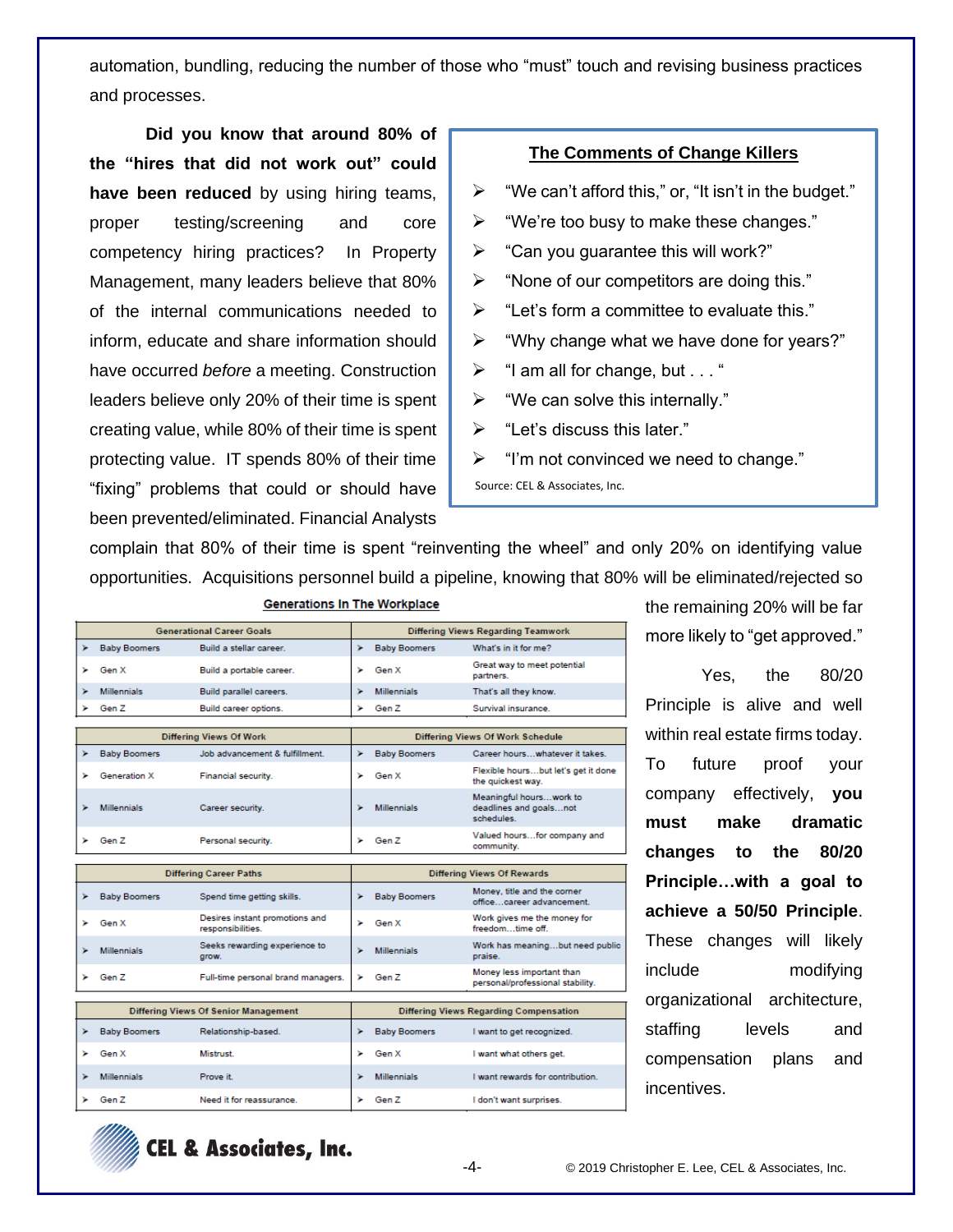#### **Technology Disrupters**



#### **Reimagine A New Organizational Architecture**

**When creating a future proof company, the organizational structure, reporting systems, decision-making authority and having "true" leaders [not managers] who know how to create value are critical factors**. Is or should the organizational structure be driven by function, customers, capital, historical precedents, personalities, value, product/service, or geography? Should the organizational structure be a learning, matrix, helix and/or a collaborative structure? As network ecosystems and relationships replace organizational hierarchies, **the question is no longer "whom do you work for" but "whom do you work** *with***?"** The abilities to adapt, reset and reprioritize with speed and agility are essential building blocks to future proofing your company. The utilization of teams [fixed or temporary], shared information, transparency, helix organization architecture and reward systems based on contributions, not title, should be the organizational requisites of every real estate organization. Accept the relationship between humans and machines. The concept of "organizational network analysis" to uncover stated and unofficial communication channels and relationships can map a more efficient and effective organizational structure. Even real estate organizations must migrate human cognition to a higher level.

Accountability, clear performance goals and leadership links are crucial in the fluid organizational structure of tomorrow. **The integration and utilization of business intelligence tools, predictive analytics and contemporary decision-making business models in an increasingly digitized and mobile marketplace mandate new organizational architecture**. Whether one selects a matrix, hierarchical or flat organizational structure, the keys to future proofing your organization are accountability, fluidity and a structure that stimulates/welcomes innovation, new ideas and career development. How many leaders in real estate companies are in their positions because of time, legacy hires or evolutionary reasons? To future proof your organization, consider an independent organizational assessment and 360 evaluation of all your leaders. **"Getting it right" is as important as "Getting it done." Today, too many focus on changing others rather than changing** 

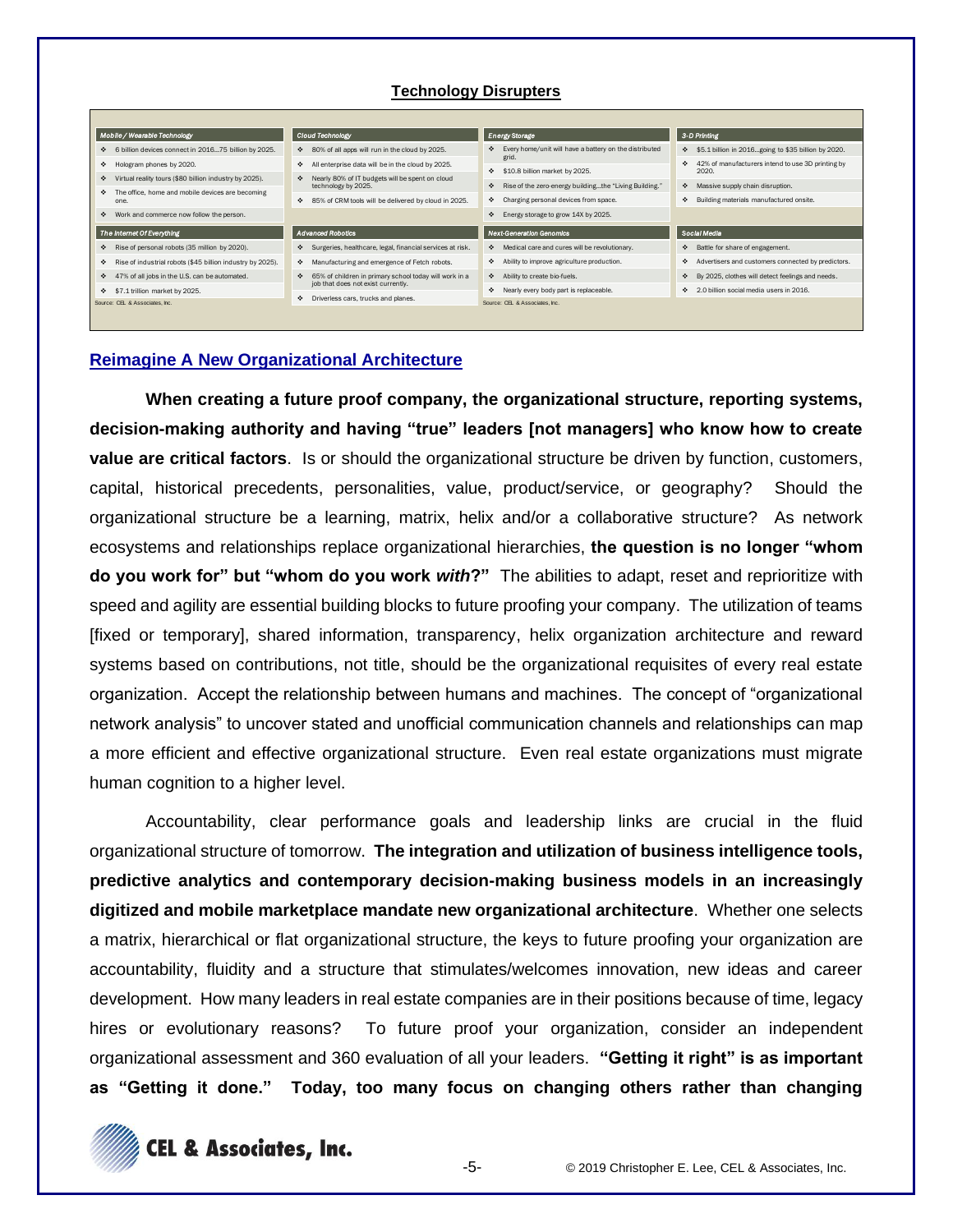**themselves.** When creating and deploying new organizational architecture, remember this quote from George Bernard Shaw, **"Those who cannot change their minds cannot change anything."** Now is the time to restructure and dramatically future proof your organizational odds for success.

# **Get Your Financial House In Order**

Any real estate company's dependency on "doing deals" to pay for corporate overhead is on a slippery slope to irrelevance. Any real estate company that relies on talent who can walk out the door on any given day to the highest bidder is on the precipice of an unsatisfactory outcome. Any real estate company that does not invest in the future [technology, talent, new ventures, systems, best practices] is on a road to nowhere.

**There are several key "financial strategies" to getting your house in order**. These include: [1] create a balance sheet with sufficient reserves; [2] create a process to establish and maintain a "rainy day" fund; [3] create a recurring income platform [i.e., property management, asset management, fund management, capital management or servicing, etc.] that will pay 100% of corporate overhead; [4] deploy a compensation model that attracts, retains, motivates and rewards outstanding talent and performance; and [5] create a formal Board of Directors including Independent Board members Setting aside money for the unexpected and for the inevitable setback is a key component of future proofing your financial affairs. **Overleveraging, generously over distributing profits and mismanagement of expenses are poor and unsustainable business practices**. Establishing a realistic divider/distribution policy; reducing one's cost of capital; eliminating risk and potential legal exposure;

and viewing vendors as "Performance Partners" are very important future proofing steps.

However, some of the most significant "things to get in order" are long-term Shareholder/Partnership and Operating Agreements. If your governance agreements have not been updated in the past few years, they are most likely inadequate and void of many, if not most, of the new governance structures and/or language. Further, have a clear understanding of levels of decisionmaking and accountability needed

|                                     | The Real Estate Industry Is Impacted<br><b>By Mega And Super Cycles</b> |  |  |  |
|-------------------------------------|-------------------------------------------------------------------------|--|--|--|
| Mega Cycles – Occur Every 40 Years  |                                                                         |  |  |  |
| 1880 - 1920                         | <b>Industrial Era</b>                                                   |  |  |  |
| 1920 - 1960                         | Nation Building                                                         |  |  |  |
| 1960 - 2000                         | Boomer Awakening                                                        |  |  |  |
| 2000 - 2040                         | Digital Age                                                             |  |  |  |
| Super Cycles - Occur Every 20 Years |                                                                         |  |  |  |
| 1880 - 1900                         | <b>Rural Connectivity</b>                                               |  |  |  |
| 1900 - 1920                         | Industrial Transformation                                               |  |  |  |
| 1920 - 1940                         | Infrastructure Expansion                                                |  |  |  |
| 1940 - 1960                         | Post-War Economy                                                        |  |  |  |
| 1960 - 1980                         | Period of Change & Challenge                                            |  |  |  |
| 1980 - 2000                         | <b>Financial Engineering</b>                                            |  |  |  |
| 2000 - 2020                         | Internet of Everything                                                  |  |  |  |
| 2020 - 2040                         | Generational & Demographic Transition                                   |  |  |  |
| Source: CEL & Associates, Inc.      |                                                                         |  |  |  |

to drive financial/operating sustainability.



**CEL & Associates, Inc.**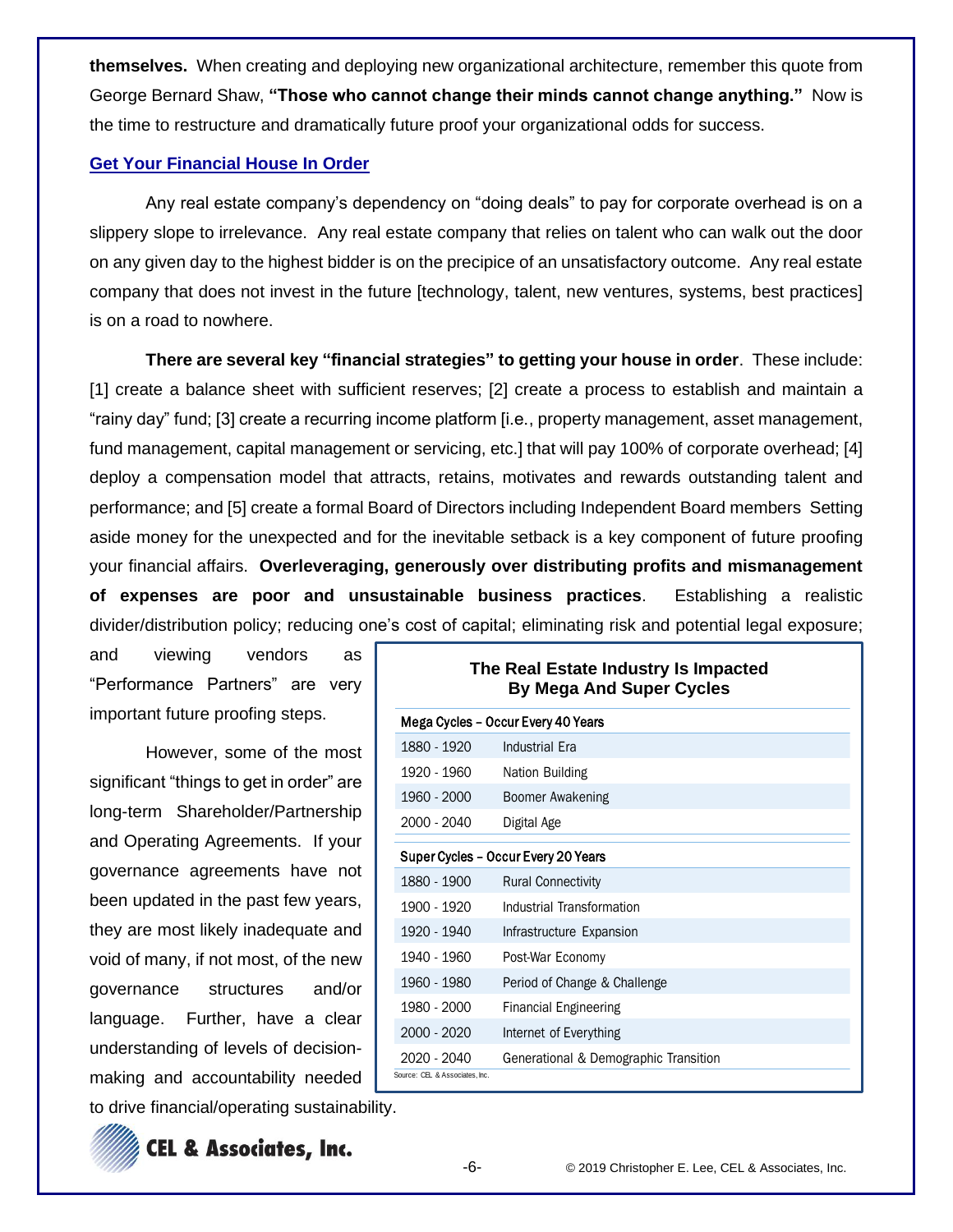Establish a positive, mutually beneficial relationship with a lender that can: [1] provide a line of credit; [2] support the formation of a Guarantee Corp.; [3] provide business intelligence to identify opportunities; and [4] provide, if needed, project loans. Securing a long-term capital source/partner for growth, investments and opportunity investing is another required future proofing financial strategy. Programmatic capital for

# **11 Emerging Leadership Challenges**

- ❑ Ability to integrate and leverage the firm's technology platform.
- ❑ Ability to recruit, retain and reward talent.
- ❑ Ability to build valued and recurring relationships.
- ❑ Ability to create a continuous learning environment.
- ❑ Ability to implement a real-time service delivery system.
- ❑ Ability to overcome ongoing regulatory and governmental changes.
- ❑ Ability to diversify and invest in the future.
- ❑ Ability to control rising operational costs.
- ❑ Ability to access capital.
- ❑ Ability to delegate authority, empower others and let go of control.
- ❑ Ability and/or willingness to change.

Source: CEL & Associates, Inc.

investors is a short-term but not a long-term solution. **Remember, capital should work for you… you shouldn't work for the capital!**

# **Ensure Your Customers' Success**

**Without tenants, residents, investors, lenders, clients/customers and strategic/venture partners, you will see no successful outcomes.** Brokers without clients, property managers without tenants or residents, developers without capital or fund managers without investors are the reasons why ensuring your customers' success is a key principle in future proofing your organization.

**To ensure your customers' success you must know, understand and be able to define solutions for how your customers define success.** No two customers are alike, no two solutions are the same and no two customers have the same service, products or outcome perspectives. **Unfortunately, many in the real estate industry treat customers or clients as commodities…easily replaced, interchangeable and/or of little future value**. While many talk a "customer first" game, their actual plan identifies success as the number of leases made, the cap rate of a building sold, rental income or total capital raised. Very few truly understand their customer, the customer of their customer, the primary business drivers of their customer, or the strategic goals and long-term objectives of their customers. Exceeding the expectations of your customers cannot be mandated or manifested through brochures, websites, marketing slogans, declarations or promises. Encouraging your customers' success cannot be achieved by a "one-size-fits-all" service or product delivery platform. Only by completing a comprehensive **"Customer Journey"** mapping process can you truly discover and uncover critical touch points.

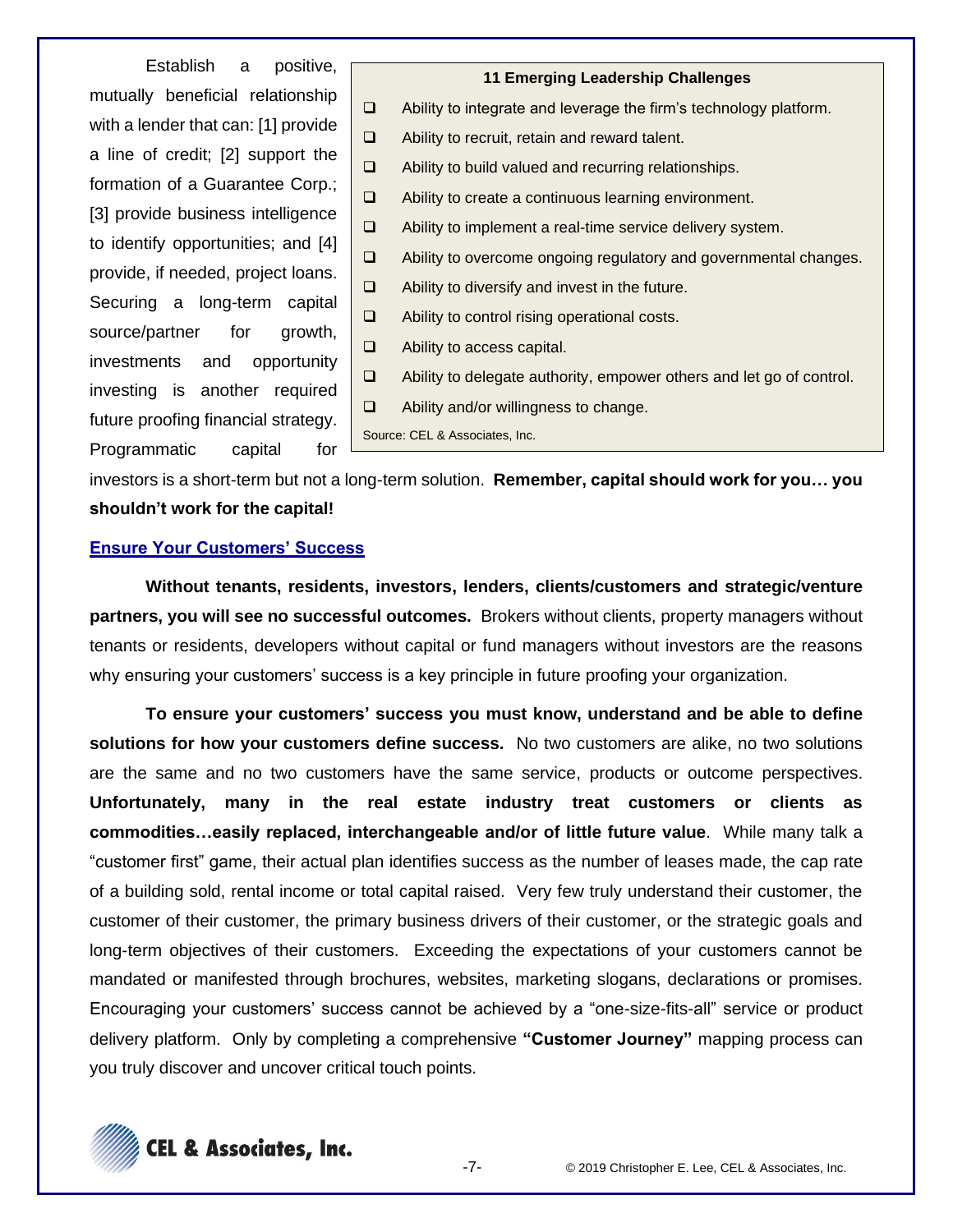# **2030 Growth Market Characteristics 2030 Future Ready Cities**

Tax and business-friendly markets. **D** Capital cities.  $\Box$  City leaders who place community interests first.  $\Box$  Markets with mild weather climates.  $\Box$  Creative class, STEM and 24/7 cities.  $\Box$  Markets with positive net-immigration rate. Robust entertainment and sports venues.  $\Box$  High walkability score. D Presence of development incentives.<br>
■ Markets creating a dynamic economic multiplier. ■ Presence of maisr calledge and universities **■** Markets exhibiting population and economic <br>growth. **a** Presence of major hospitals and healthcare facilities. □ Markets lacking rent control and burdensome <br>regulations, and with lower impact fees. Presence of major or regional airport. □ Markets of interest to investors and lenders. □ Presence of transit centers and robust mass transit systems. □ Markets where a competitive edge can be <br>achieved. D Proximity to ports and/or logistics hubs. Markets with a digital infrastructure.  $\Box$  Markets with social/civic amenities/options. **D** Markets with high barriers to entry. **D** Markets with strong employment growth. **Presence of major colleges and universities. E** Future ready cities.

|  | iamow with a aightir innabaacta.c |  |
|--|-----------------------------------|--|
|  |                                   |  |
|  |                                   |  |

Source: CEL & Associates, Inc.

- 
- 
- -

| Current            |  |                      | <b>Emerging</b>    |  |  |
|--------------------|--|----------------------|--------------------|--|--|
| Nashville, TN      |  | Ann Arbor, MI        | Madison County, AL |  |  |
| New York City, NY  |  | Bethesda, MD         | Madison, WI        |  |  |
| Northern Virginia  |  | Boulder, CO          | Milwaukee, WI      |  |  |
| Philadelphia, PA   |  | Charleston, SC       | Norfolk, VA        |  |  |
| Portland, OR       |  | Cincinnati, OH       | Oakland, CA        |  |  |
| Raleigh-Durham, NC |  | Colorado Springs, CO | Oklahoma City, OK  |  |  |
| Redmond, WA        |  | Ft. Collins, CO      | Provo, UT          |  |  |
| Salt Lake City, UT |  | Hartford, CT         | Pittsburgh, PA     |  |  |
| San Diego, CA      |  | Huntsville, AL       | Richmond, VA       |  |  |
| San Francisco, CA  |  | Indianapolis, IN     | Tampa, FL          |  |  |
| Seattle, WA        |  | Potential            |                    |  |  |
| Silicon Valley, CA |  | Birmingham, AL       | Virginia Beach, VA |  |  |
| Tulsa, OK          |  | Detroit, MI*         | Columbus, OH       |  |  |
| Washington, D.C.   |  | Orlando, FL*         | Wilmington, DE     |  |  |
|                    |  |                      |                    |  |  |

**Real estate firms using a customer-centric business model and who have made customer service a behavior, not a policy, and who have created a customer-first culture will strengthen their future proofing business strategy.** The best indicators of success are regular, independent surveys of customer opinions and perceptions. After conducting and reviewing millions of customer surveys performed by CEL & Associates, Inc., it is clear that some firms connect with their customers and some don't. **Listening to the voice of your customer and integrating the voice of your customer into your future proofing strategies** will enable your organization to retain and leverage its valued customer base. It is very important to know your customers' concerns, priorities and how they measure the success and value of your relationship. Knowing "who is our customer" is a vital first step to ensure your customers' success. Deploying a robust CRM system, mapping the entire customer experience, identifying the number of customer touches with your company [or product/service], implementing a contemporary **Client Experience Management** ["CEM"] process, staying in regular contact with your clients, and hiring/training employees to be customer-centric [24/7] represent great future proofing steps every best-in-class real estate firm should embrace. Bottomline…take care of your customers, and they will take care of you. **Remember, it can take months or years to secure a customer and only a few seconds to lose one**.

#### **It Is About The Journey, Not The Moment In Time**

When future proofing your company, remember that the process is a journey, not a quick set of actions. Future proofing is envisioning the future, inspiring others to do the same and focusing on a mutually shared [among all Stakeholders] vision of what can be. Too often some real estate leaders believe that if they just "do this and this" that their future is assured. Unfortunately, "this and this" leads to "that and that" which results in "why and what for."

**Understanding where you are now, imagining where you want to be and deploying the strategies to get there are prescriptions for relevance and competitive advantage**. Future

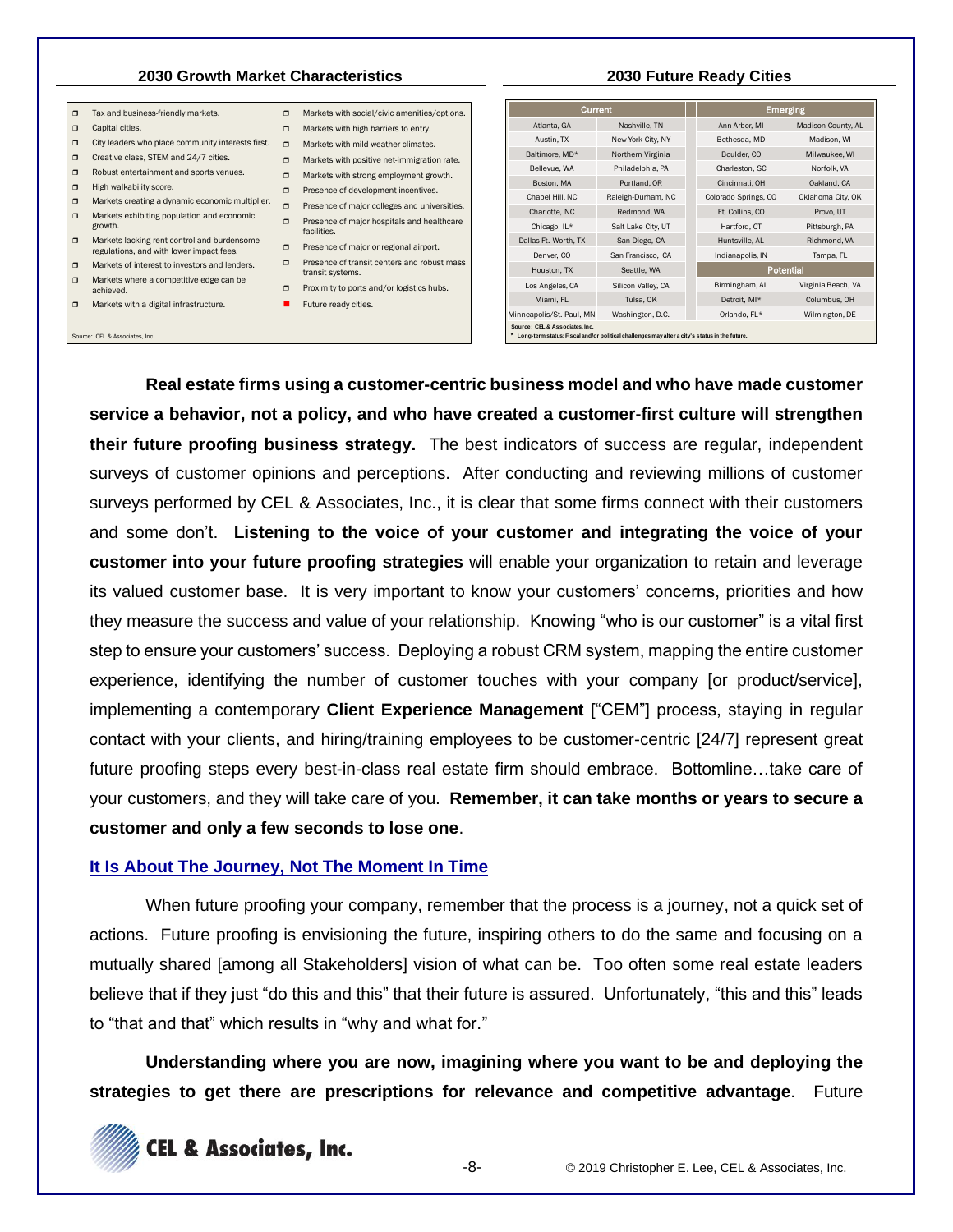proofing is a journey that identifies unique opportunities for success, creates an organizational commitment and alignment around non-disruptive opportunities [venues untapped by competitors]. Analyzing the market, listening to customers, anticipating and solving problems before they occur and identifying the opportunities for growth are integral steps in this journey. Do not take anything for granted. **Do not follow the actions of your competitors. Discover ways to create new demand [e.g., proprietary knowledge, predictive analytics, business intelligence]. Focus on value creation, not norms; imagine what can be, not what is; and develop a differentiating story/brand.**

# **Create A Self-Tuning Organization**

**The real estate company of tomorrow will have accelerated the speed and process of continuous learning. The creation of "integrated learning loops" that harness feedback from systems, customers, business practices, operating platforms, talent and new information will optimize both short- and long-term performance**. Having fully integrated learning systems that are natural, automatic and in real time will keep an organization ahead of competitors and closer to Stakeholders. Artificial intelligence is clearly the top-of-the-line way to develop a self-tuning organization. However, many, if not most, real estate firms are not able to make the investment of time and money to implement a robust AI platform successfully.

**However, a "traditional" real estate firm can take many steps to create a more dynamic and continuously fine-tuning organization.** These steps can include: [1] reducing redundancy, duplicity and repetitive processes; [2] embracing rules or business processes as fluid, not rigid, structures; [3] eliminating a hierarchical decision-making process; [4] selecting, utilizing and integrating

technology based on continuous learning, not just reporting what has occurred; [5] creating and deploying business/operating systems that make "automatic" decisions, thus freeing up talent to add and create value; and [6] embracing the need to create and deploy algorithm principles to make timely strategic adjustments and reprioritized tactics without direction from the CEO. Firms like Google, Amazon, Alibaba and Facebook are masters of

| <b>The New Business Model</b>       |                                                     |  |  |  |
|-------------------------------------|-----------------------------------------------------|--|--|--|
| <b>Current Model</b>                | <b>Future Model</b>                                 |  |  |  |
| Dominated By Personalities          | $\rightarrow$ Dominated By Knowledge                |  |  |  |
| Staffed By Employees                | Comprised Of Collaborative Talent<br>$\rightarrow$  |  |  |  |
| <b>Hierarchical Structure/Silos</b> | $\rightarrow$ Virtual Integration & Teams           |  |  |  |
| Geo-Centric                         | Knowledge-Centric<br>$\rightarrow$                  |  |  |  |
| Driven By Process                   | Driven By Creators Of Value<br>$\rightarrow$        |  |  |  |
| Governed By Organizational Charts   | Consisting Of Networks & Alliances<br>$\rightarrow$ |  |  |  |
| Market Share                        | Customer Share<br>$\rightarrow$                     |  |  |  |
| <b>Based On Contracts</b>           | $\rightarrow$ Based On Relationships & Connectivity |  |  |  |
| On-Time Fulfillment                 | Real-Time Fulfillment<br>$\rightarrow$              |  |  |  |
| Commodity-Driven                    | Experience-Driven<br>$\rightarrow$                  |  |  |  |
| Service By Policy & Edicts          | $\rightarrow$ Service By Intuitive Behavior         |  |  |  |
| Focus On Service                    | <b>Focus On Solutions</b><br>$\rightarrow$          |  |  |  |
| <b>Collecting Assets</b>            | <b>Collecting Valued Relationships</b>              |  |  |  |
| Source: CEL & Associates, Inc.      |                                                     |  |  |  |

developing and implementing self-tuning business practices throughout their organizations.

When future proofing a real estate company, words [and policies] that reinforce adaptability and agility are needed. **Being ahead of the curve mandates a business model that encourages innovation, experimentation and exploration**. **Leading from behind is not an option**. Firms must



**CEL & Associates, Inc.**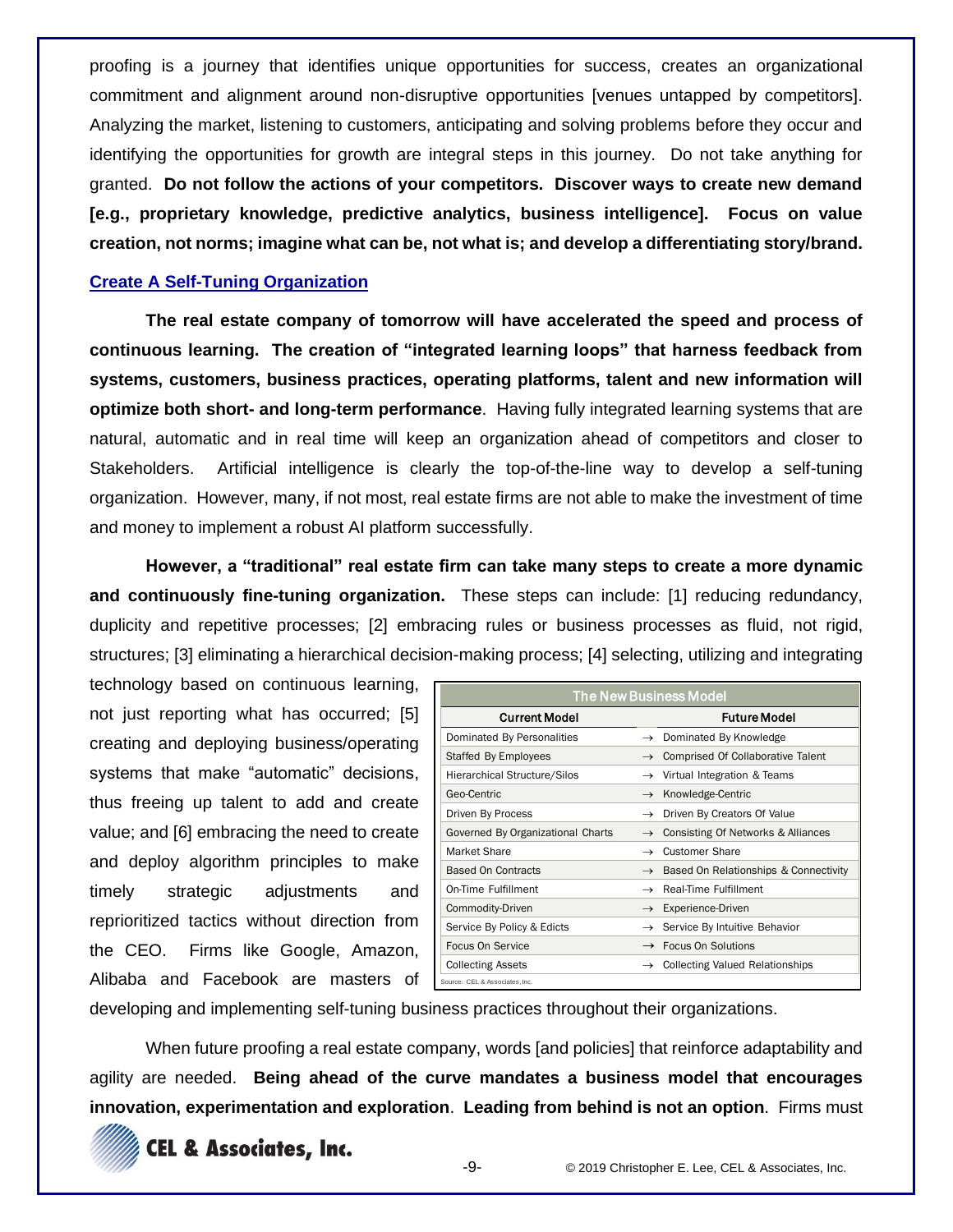employ a culture of self-tuning; shift from a top-down decision-making organization to a dynamic network of continuous learning loops that process feedback [real time]; and let the business flow naturally…not try to swim upstream "because that is the way we have always done it." Being able to identify signals of change before they occur, soliciting the voice of the customer and having the best talent in the right place at the right time are cornerstones of a self-tuning organization.

#### **Build Relationships, Not Lists**

This future proofing strategy easily could have been "building relationships, not points-on-theboard." As Peter Drucker said, **"The most important thing in communication is hearing what isn't said."** In the real estate industry, words and actions built on trust, integrity, empathy, understanding and caring/concern matter. Whether you are a developer seeking sites, a broker seeking a buyer, a leasing agent seeking a tenant, or a fundraiser seeking capital, the true scorecard is measured by the value of the relationship established. Building relationships takes time, cannot be done via email or Twitter and requires you to be sincerely interested in the person with whom you are interacting. Unfortunately, the real estate industry today honors and publicizes the Top Producer, Most Square Feet Managed, Ranking Highest Revenue or Most Leases Signed. The industry typically places greater value on statistical outcomes than the quality of relationships needed to be acknowledged as best-inclass.

It is not the number of cold calls you have made. **To future proof your organization, you must build valued, recurring relationships…not lists**. This requires: taking the time to seek and build relationships; dedicating the resources needed to "add value" to your customers; acknowledging that lasting success is built upon outcomes based on valued relationships; and knowing that how you treat customers will ultimately determine the quality of the results and your life. **Building relationships, not lists, produces results that are qualitative by design and quantitative by result.** Treat your customers as partners, not "need-to-engage commodities." Treat your customers with the same respect you want to receive. Remember that customers are recurring; tenants and residents renew their leases, investors continue to invest and employees know that they have choices. **When an organization keeps its promises, tells the truth and has the strength** to lead with dignity and grace…valued, lasting relationships occur.

Future proofing one's organization must elevate relationships and relationship-building skills to the same level as capital formation, number of starts, AUM, revenues, and compensation. Relationships, not lists, must be a foundational guidepost for every real estate organization.

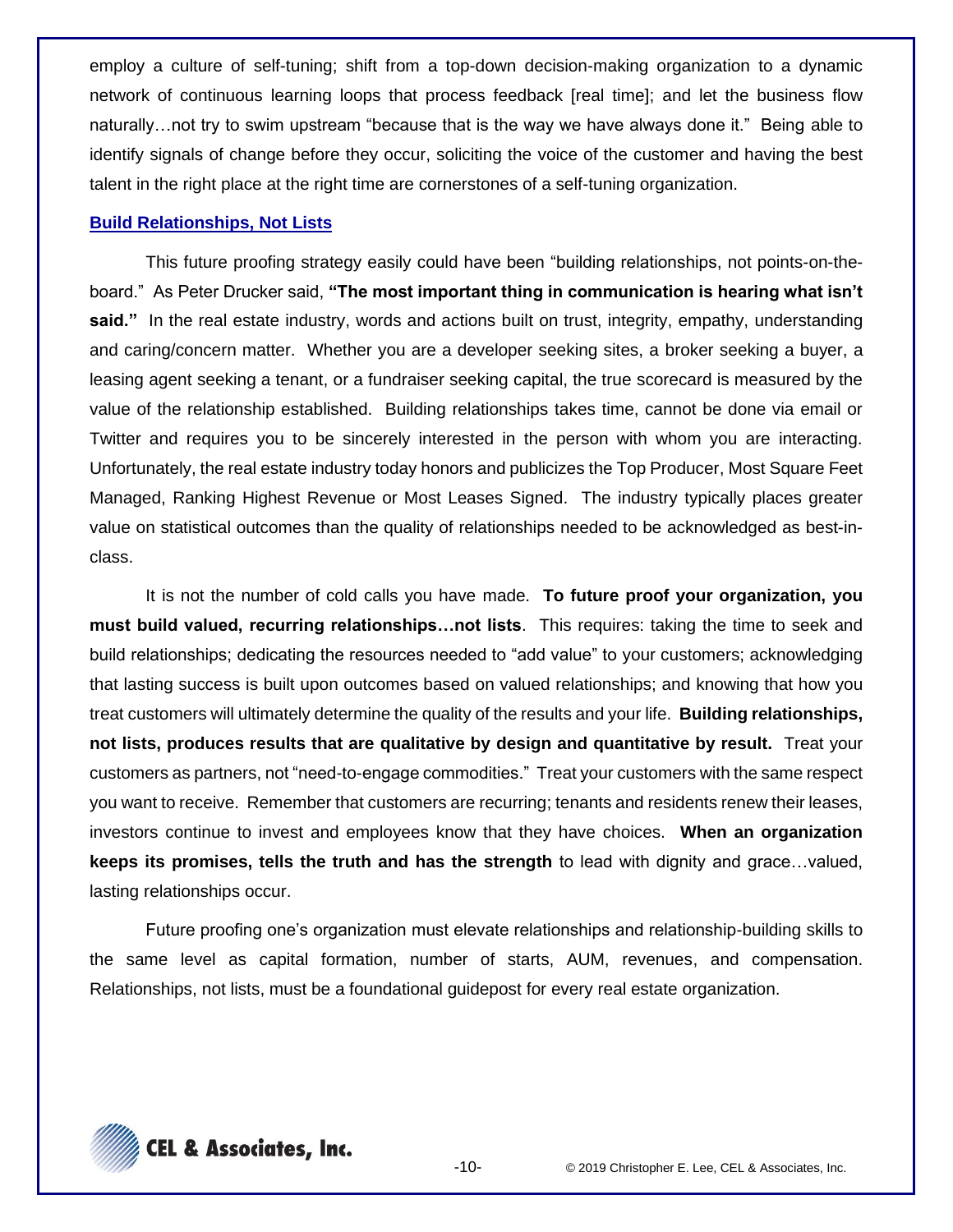### **Embrace Creative And Constructive Disruption**

**In the New Normal, old strategies, traditional business practices, and a "theway-we-have-alwaysdone-it" approach to growth and profitability are no longer preferred or effective options.**  Unconventional times call for unconventional



solutions. Remember, every decision you make today impacts or determines tomorrow's success. A passion to look forward, to pursue tomorrow's customer, to deploy tomorrow's technology and to remove a "more-of-the-same" operating culture must be embraced. Too often real estate firms make changes or adopt strategies that may satisfy a need to do or appear to do something, while actually doing little to change the fundamentals of the organization's business practices.

**When creative and constructive disruptions are embraced, the historical, emotional and safety of predictability and assurance disappear**. Fear of change and the unknown, unwillingness to take risks, and hesitancy to step out of your comfort zone assures continuation of "more of the same." Embracing constructive disruption mandates a recurring strategy that rejects obsolescence and seeks to create an enterprise momentum of continuous transformation. Instinct, intuition, anticipation and experimentation are attributes of leaders who embrace the present while preparing for tomorrow…which will come very quickly. Becoming aware of new opportunities often requires real estate firms to challenge the present, look beyond what is already known and remove the anchors of comfort and familiarity. Listen to the voice of the customer, the voice of your team, the voice of those who demand more than what you are currently providing. **Future proofing does not have to be contentious, ruthless, confrontational or a challenge.**

The power of networks [personal and structural] and connectivity are the organizational and operational ecosystem that every real estate firm should implement. **Opportunities are created by interactions. Interactions create new alignments that open the door to new business adjacencies and new possibilities.** Bottom line…embrace creative and constructive disruption in order to future proof a platform and enterprise primed for tomorrow's incredible opportunities. Choose your destiny in your pace of change…and you will exceed your expectations and potential.

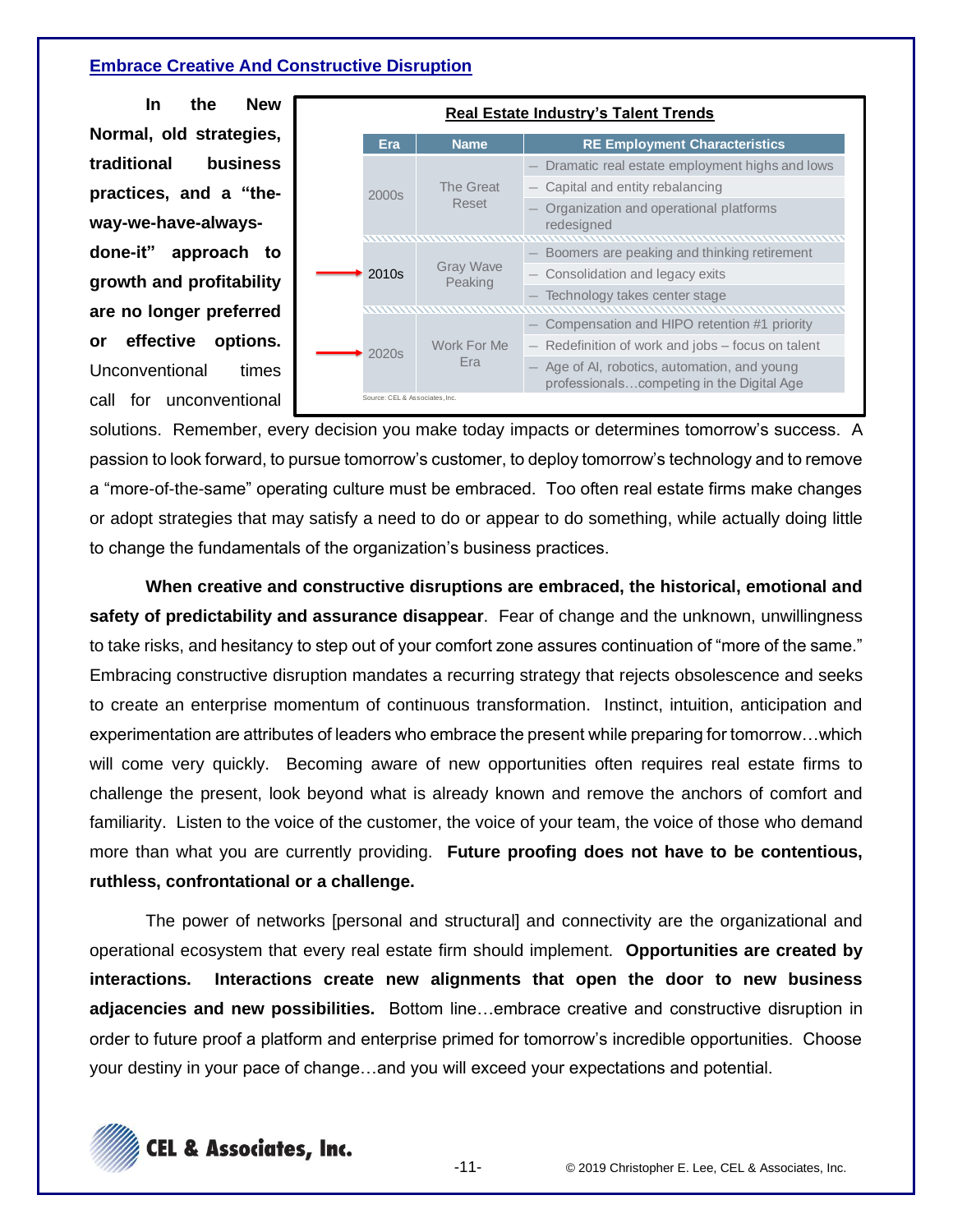

#### **Closing Comments**

Many real estate firms utilize/incorporate elements of future proofing during their strategic planning process. They are looking ahead five or 10 years and then creating the desired pathway to exceed all identified measures of success. The real estate company of the future must lead, learn and internally process across generations. The self-tuning real estate organization of tomorrow embraces change and the unexpected. The successful real estate firm of tomorrow reflects the dynamics of the **Confluence Result** highlighted above. When future proofing a real estate organization, counterfactual thinking must be an integral part of the process. Tomorrow is not a continuation of today. Reflective and critical thinking must be encouraged. One of my favorite quotes is attributed to the German writer, Goethe: **"Whatever you can do, or dream you can, begin it. Boldness has genius, power and magic in it."**

Regards,

Christopher Lee

*Note: This report has been prepared by CEL & Associates, Inc., who retains all rights to its content. This report may not be reproduced, distributed, and/or used in presentations or offering/fund raising prospectus/memorandums, and/or used in communications, speeches and/or presentations in its entirety or in parts without the prior written consent of CEL & Associates, Inc. You may reproduce/distribute and/or share this article with friends, colleagues and associates. Opinions and forecasts contained in this, prior and future articles may change without notice. The author encourages readers to offer comments, feedback and recommendations for further enhancement to [newsletter@celassociates.com](mailto:newsletter@celassociates.com)*

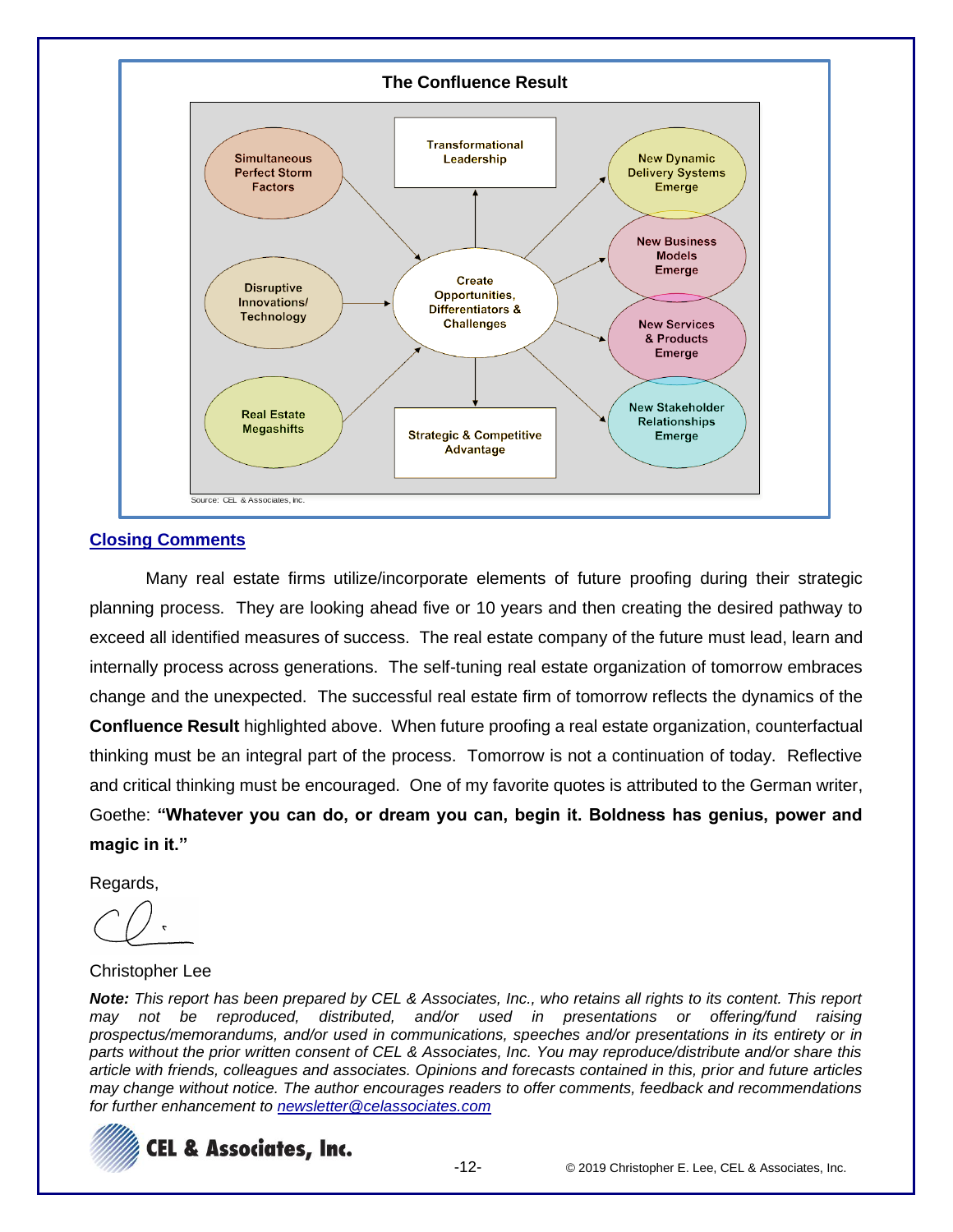#### **SPREAD THE WORD**

If you enjoy reading *Strategic Advantage* and *Leadership Conversation*, and have benefited or received value from our insights and recommendations over the past 25 years, perhaps your friends, business associates, other members of your team or industry peers will also enjoy it.

You can provide them with an individual subscription by several options:

- Click here: **http://newsletter.celassociates.com** and fill in their contact info or forward this link to them
- If for multiple people, send us an email with a list of their individual contact info and email address

Today there are over 12,000 readers of Strategic Advantage…spread the word.

*Give Us Your Opinion:* We want to hear from you and to have future issues reflect your needs and questions. Please email your comments, ideas, suggestions and insights to newsletter@celassociates.com.

*For More Information:* For more information regarding our services (Strategic Planning, Compensation, Opinion Surveys, Benchmarking, Performance Improvement, Succession Planning and Governance/Management), please email us at newsletter@celassociates.com or call 310.571.3113.

*To Subscribe:* To subscribe to CEL & Associates, Inc. and Christopher Lee's *Strategic Advantage* newsletter with ongoing insights, opinions and forecasts regarding issues, trends and opportunities within the real estate industry, please email us at newsletter@celassociates.com with *"Subscribe"* in the Subject line and provide your full contact information.

*To Change Your Contact Information***:** Please email us at newsletter@celassociates.com with *"Change Contact Information"* in the Subject line and include your new contact information.

**Disclaimer:** The opinions, forecasts, information and insights presented in this article are of a general nature and do not constitute the provision of investment, management or economic advice to any person, organization or governing board, and this article does not contain any recommendation(s) to buy, sell and/or invest in any security, real estate asset, fund or adopt as an element of any investment strategy. Opinions and forecasts expressed herein are subject to change without notice. Relevant information was obtained from sources deemed reliable. Such information is not guaranteed as to its accuracy.

**Prior Newsletters: If you would like to download prior newsletters, please go to the following links.**

*Mandatory Summer Reading For Every Real Estate Leader*

<http://www.celassociates.com/onlinenewsletter/mandatory-reading-for-real-estate-leaders-sa-k072319.pdf>

*A 2025 Day In The Life*

[http://www.celassociates.com/onlinenewsletter/](http://www.celassociates.com/onlinenewsletter/a-day-in-the-life-sa-k102118.pdf)*a-day-in-the-life-sa-k102118.*pdf

*Seven Strategies That Will Definitely Move The Needle* 

<http://www.celassociates.com/onlinenewsletter/strategies-to-move-the-needle-sa-k061018.pdf>

*What Is Going On?*

[http://www.celassociates.com/onlinenewsletter/what-is-going-on-sa-k041118.pdf](http://www.celassociates.com/onlinenewsletter/work-is-being-redefined-sa-k011718.pdf.pdf)

*Work Is Being Redefined & The Impact On The Real Estate Industry Will Be Transformative*

[http://www.celassociates.com/onlinenewsletter/work-is-being-redefined-sa-k011718.pdf](http://www.celassociates.com/onlinenewsletter/work-is-being-redefined-sa-k011718.pdf.pdf)

*Are Today's Real Estate Business Valuation Models Outdated?*

<http://www.celassociates.com/onlinenewsletter/re-business-valuation-models-sa-k092417.pdf>

*What Keeps You Up At Night?*

<http://www.celassociates.com/onlinenewsletter/what-keeps-you-up-sa-k073017.pdf>

*Get Ready For Transformative Change!*

<http://www.celassociates.com/onlinenewsletter/transformative-change-sa-k050117.pdf>

*The Six Disruptors Transforming The Real Estate Industry*

http://www.celassociates.com/onlinenewsletter/DistruptorsTransformingREIndustry-SA-K012917.pdf